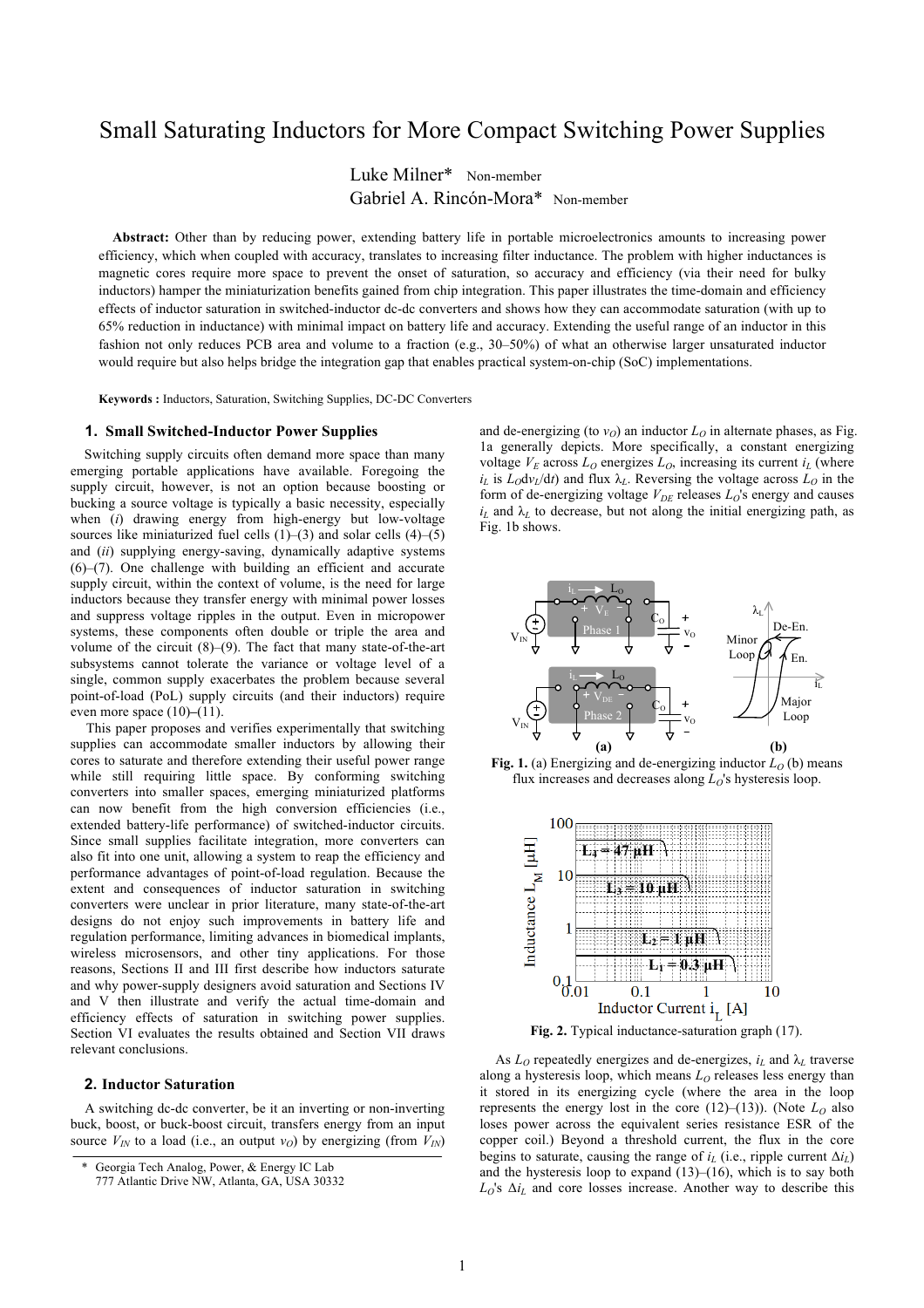effect is through inductance because the increase in  $\Delta i_L$  is equivalent to a decrease in  $L_0$ . Datasheets, for example, illustrate that inductance decreases at higher currents (17), as Fig. 2 shows, albeit with little insight into the actual time-domain operation and power-efficiency effects of saturation.

## **3. Power-Loss Argument**

Switched-inductor circuits are ideally lossless because the power switches experience nearly negligible voltage (and therefore power) drops and  $L_0$  and  $C_0$  introduce next to no series resistances in the power path. In practice, however, the feedback controller draws quiescent current from the supply, the drivers lose energy in charging and discharging the parasitic gate capacitance of the switches, and  $L_0$ 's average and ripple currents  $i_{L(\text{avg})}$  and  $\Delta i_L$  dissipate Ohmic conduction losses  $\overline{P}_C$  across the finite resistances that the switches,  $L_0$ , and  $C_0$  actually present:

$$
P_C = R_{EQ1}i_{L(\text{avg})}^2 + R_{EQ2} \left( \frac{\Delta i_L^2}{12} \right), \tag{1}
$$

where  $R_{EO1}$  and  $R_{EO2}$  are the combined stray resistances  $L_O$ ,  $C_O$ , and the power switches introduce in  $i_{L(avg)}$ 's path through  $L_0$  and  $\Delta i_L$ 's path into  $C_O$ , respectively, and  $\Delta i_L^2/12$  is the root-mean-squared (RMS) value of *i<sub>L</sub>'s* ripple, which is triangular in nature (18). When considering the high efficiency objectives of the supply and the reduction of energy delivered to the output that saturating  $L_0$  causes, limiting the sum of these losses is important. As a result, because magnetic core losses and  $\Delta i_L$  (and its derivative losses across  $R_{EQ2}$  in  $P_C$ ) increase when  $L_0$  saturates, designers typically select the core's cross-sectional area and volume to be large enough to sustain (without saturating) the flux associated with the highest expected  $i_l$ . They further oversize  $L_0$ to offset the fact that the saturation characteristics in datasheets are absent or poorly specified. The underlying aim of this paper is to show that such design practices are overly cautious, which is to say designs can survive the saturating effects of smaller inductors and, in consequence, reap the benefits of higher integration.

#### **4. Actual Saturated Response**

Representative Circuit: Because all dc-dc converters energize and de-energize inductors in the same way: by applying quasi-constant positive and negative voltages across a power inductor in alternating cycles across a switching period (19)-(23), the power inductor of all switching dc-dc converters similarly conduct dc and triangular ripple currents  $i_{L(avg)}$  and  $\Delta i_L$ . Therefore, the buck converter in Fig. 3 (and Fig. 4a), just like any other switching dc-dc supply, is a good means of verifying and demonstrating how *i<sub>L</sub>* in switched-inductor circuits generally responds to saturating conditions. The only differentiating factor between these switching circuits, from the perspective of  $i_l$ , is the magnitude of energizing and de-energizing voltages  $V_E$  and  $V_{DE}$ . In the buck case,  $L_0$  (from Fig. 4b) energizes from  $V_{IN}$  to  $v_0$  with PMOS power switch  $M_P$  so  $V_E$  equals  $V_{IN} - v_O$ , and de-energizes to  $v<sub>O</sub>$  from ground with NMOS power switch  $M<sub>N</sub>$  so  $V<sub>DE</sub>$  is  $-v<sub>O</sub>$ . As in all switching converters, in addition to  $L_0$  and its connecting switches  $M_P$  and  $M_N$ , the supply circuit also includes output capacitor  $C<sub>O</sub>$ , drivers, and a feedback controller, the last two of which (and in some cases, also  $M_p$  and  $M_N$ ) are often embedded in a common integrated circuit (IC).

Time-Domain Response: With respect to inductor saturation and power efficiency, what is important is *iL*'s dc and ripple currents  $i_{L(avg)}$  and  $\Delta i_L$ , in other words,  $i_L$ 's steady-state time-domain waveform. From this perspective, the dynamics of the control loop (e.g., feedback amplifier, etc.) are irrelevant. As a result, to decouple the effects of the controller from  $L_0$ 's saturation effects on  $i_{L(avg)}$  and  $\Delta i_L$ , the foregoing discussion and measurements assume a pulse-width modulated (PWM) square-wave signal  $v_{PWM}$  is available and ready to drive  $L_0$ 's energizing and de-energizing switches in the power stage. That is to say, a function generator defines and sources the control signal in Fig. 3  $(v_{PWM})$  that the dead-time block uses to produce the non-overlapping gate voltages that drive  $M_p$  and  $M_N$ .



**Fig. 3.** Switching buck dc-dc converter.



**Fig. 4.** (a) Switching converter printed circuit board (PCB) built to test (b) inductors LPO3310 and DO2010.

Because the circuit impresses time-invariant energizing and de-energizing voltages  $V_E$  and  $V_{DE}$  across  $L_O$ , instantaneous inductance  $L_M$  determines  $i_L$ 's rising and falling slopes, that is,  $di_{L}^{+}/dt$  is  $V_{E}/L_{M}$  and  $di_{L}^{-}/dt$  is  $V_{DE}/L_{M}$ . As such, the effects of saturation manifest as changes in  $i<sub>L</sub>$ 's slope across time (24). Fig. 5, for example, illustrates that the rising and falling slopes of  $i_l$  in the buck converter of Fig. 3 are constant as long as  $i_l$  remains below 2 A. Once above this threshold,  $L<sub>O</sub>$  saturates and both rising and falling slopes increase, the degree of which *LO*'s effective inductance determines. Measuring this instantaneous inductance  $L_M$  amounts to sampling  $i_L$  (via a Hall-effect probe, for example) and its slope across time (with an oscilloscope). Fig. 5 therefore demonstrates that  $L_M$  is constant when the core is unsaturated and decreases with increasing  $i_L$  only when  $L_M$  saturates, when  $i_L$ surpasses 2 A in this case. In practical terms, as graphically shown, saturation increases current ripple Δ*iL*.



**Fig. 5.** Experimental inductor-current waveforms as a 1-µH inductor saturates.

Inductance Variation: By repeatedly calculating inductance at several points on each waveform for increasing values of average inductor current  $i_{L(avg)}$  at various ambient temperatures, Fig. 6 maps (from experimental measurements) how  $L_M$  changes across instantaneous and average  $i_l$  values and temperature. These results show that  $L_M$  decreases from a nominal non-saturated value  $(L_{NS})$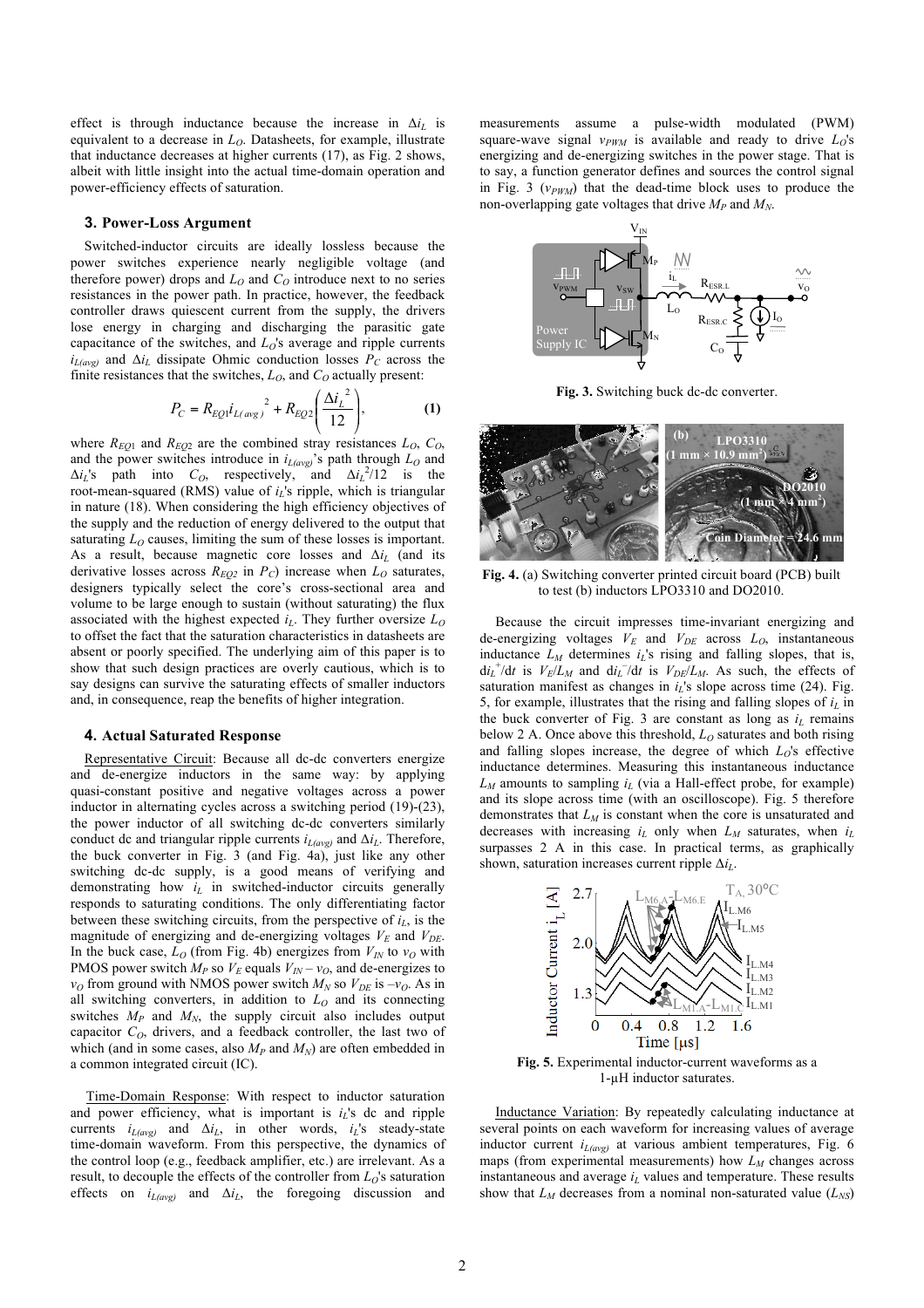of 1.1  $\mu$ H to a *constant* and lower saturated value ( $L_s$ ) of 0.35  $\mu$ H when the core saturates, which represents a 65% reduction in  $L_M$ . The bimodal piecewise linear response of  $i_l$ 's rising and falling slopes in the saturated waveforms of Fig. 5 graphically corroborate that  $L_M$  drops to a constant  $(L_S)$ .  $L_M$  does not decrease below  $L<sub>S</sub>$  because saturating the magnetic core is equivalent to replacing it with an air core the inductance of which is roughly 0.35 µH. Fig. 6, however, further reveals that the onset of saturation decreases with  $i_{L(avg)}$ , which previously reported literature did not show (24)–(27). Increasing temperature (from 30 to 90 <sup>º</sup> C, for example) also has similar effects on the onset of saturation; that is, higher temperatures induce a lower saturation threshold (14). The last two effects are not mutually exclusive, though, because higher  $i_{L(\text{avg})}$  increases the power lost in  $L_M$  as heat, so temperature also rises with  $i_{L(wg)}$ . Nevertheless, the result is the same: the onset of saturation decreases with higher  $i_{L(avg)}$  and higher ambient temperatures.

![](_page_2_Figure_1.jpeg)

**Fig. 6.** Measured (and overlapped) inductances across current and temperature (at 30, 60, and 90 ºC).

#### **5. Power Efficiency in Saturation**

The effect of saturation on efficiency is noticeable but often tolerable. To start, conduction losses  $P_C$  increase with increasing current ripple Δ*iL*, but this only happens when *iL(avg)* (i.e., output current  $I_O$ ) is sufficiently high to induce saturation, and even then,  $\Delta i_L$  only increases by a factor of 3, given the 65% reduction in  $L_0$ when the core saturates. Consider that  $P_C$  (according to Eq. 1) is 771 mW when  $R_{EO}$  is 300 m $\Omega$ ,  $R_{ESR.C}$  is 50 m $\Omega$ ,  $i_{L(avg)}$  is 1.6 A, and  $\Delta i_L$  is 350 mA, and tripling  $\Delta i_L$ , as saturation would, increases  $P_C$ by 2.7% to 792 mW.

As stated earlier, core losses also increase with saturation, and this loss is the difference between  $L<sub>O</sub>$ 's stored and delivered energy in the alternating cycles of the converter. The area ( $A<sub>HYS</sub>$ ) enclosed by the minor  $\lambda_L$ -*i*<sub>L</sub> hysteresis loop that *i*<sub>L</sub> creates in Fig. 1 (as *i*<sub>L</sub> rises and falls each cycle) represents this loss (13), (28), which means small hysteresis loops indicate low core losses. Fig. 7 extracts this  $\lambda_L - i_L$  information from Fig. 5 by extrapolating and integrating inductor voltage  $v_L$  from the measured data (13),  $(29)$ – $(30)$ , where  $v<sub>L</sub>$  is the difference between energizing (or de-energizing) voltage  $V_E$  (or  $V_{DE}$ ) and the voltage across  $L_O$ 's ESR, which is  $i_L R_{ESRL}$  (because Faraday's Law dictates that  $v_L$ represents the rate of change of magnetic flux-linkage through the inductor's core). Therefore, accounting for the resistive voltage drop and integrating the remaining voltage is a way to calculate the flux that is plotted in Fig. 7.) Multiplying the energy loss by the converter's switching frequency *f<sub>SW</sub>* yields inductor-core power  $\log P_{L.CORE}$ 

$$
P_{L \text{CORE}} = f_{SW} \oint i_L \mathrm{d} \lambda_L = f_{SW} A_{HYS} \,. \tag{2}
$$

Experimental results in Fig. 7 show that the minor  $\lambda_L - i_L$ hysteresis loop first shifts up and to the right with increasing *iL(avg)* (because  $\lambda_L$  and  $i_L$  increase) and then distorts and widens with  $i_{L(\text{avg})}$  past saturation (as core losses and  $\Delta i_L$  increase), which (31) corroborates. Before the core saturates, since *PL.CORE* (calculated by integrating the closed contours of Fig. 7) remains constant and  $P_C$  rises with  $i_{L(wg)}$ , the percentage of  $P_{L,CORE}$  in the total power lost in  $L_0(P_L)$  decreases with  $i_{L(cyc)}$  from 24%, in this case, to 13% when  $i_{L(\text{avg})}$  increases from 1.3 to 1.7 A. (Note  $P_L$  is the average of the product of  $i_L$  and  $v_L$ , which is also the sum of conduction losses  $R_{ESR,L}i_L^2$  and  $P_{L.CORE}$ . In saturation,  $P_{L.CORE}$  increases from 63 to 158 mW, and from 13% of *PL* back to 23%. In effect, saturation negates the decreasing impact of the core on efficiency as  $i_{L(\text{avg})}$ increases, but only to a similar extent that decreasing  $i_{L(avg)}$  does when not saturated, which means saturation is not necessarily detrimental to the converter's efficiency performance.

![](_page_2_Figure_9.jpeg)

**Fig. 7.** Flux-current loops and resulting impact of core losses.

In the end, core saturation degrades efficiency, although only to a certain extent, and because current ripple Δ*iL* increases, output voltage ripple  $\Delta v_Q$  also increases, which means saturation also degrades converter accuracy. The converter remains functional in saturation, however, efficiently regulating  $v<sub>O</sub>$  in spite of slow and sudden changes in line voltage and load. Efficiency and accuracy are therefore legitimate trade-offs for volume, especially since the propensity for large currents and saturation in portable applications is low.

## **6. Discussion**

Ultimately, the benefit of reducing inductance is smaller volume. The inductor used in the above experiments, for instance, which was a  $3.3 \times 3.3 \times 1.0$  mm<sup>3</sup> (10.9 mm<sup>3</sup>) LPO3310 with a ferrite core (similar to the on-package inductor used in (32)), a nominal inductance of 1.0 µH, and a nominal saturation limit of 1.6 A, was still effective past its saturation point to 2.1 A. The actual (practical) limit, which exceeds 2.1 A, is when the inductor overheats, which depends on several factors like printed-circuit-board (PCB) layout, inductor package, and duration of large loads. For reference, consider that among inductors that do not saturate at 2 A, the smallest (as inferred from (17)) is 20% larger at  $12.4 \text{ mm}^3$ , despite its smaller footprint. Similarly, a DO2010 behaves like an LPO3310 up to at least 2 A, and the smallest inductor with a 2-A rating (ME3215) requires twice the area and more than 3 times the volume; in other words, a DO2010 yields 50% and 67% drop in area and volume, respectively. This reduction is of paramount importance because the inductor typically dominates the area and volume of most converter circuits (8)–(9), (32). Of course, these savings, as Table 1 summarizes, vary with manufacturer and technology, and the inductors considered here for proof of concept may not be optimal for a given application.

**Table 1.** Comparison of Inductor Size and Performance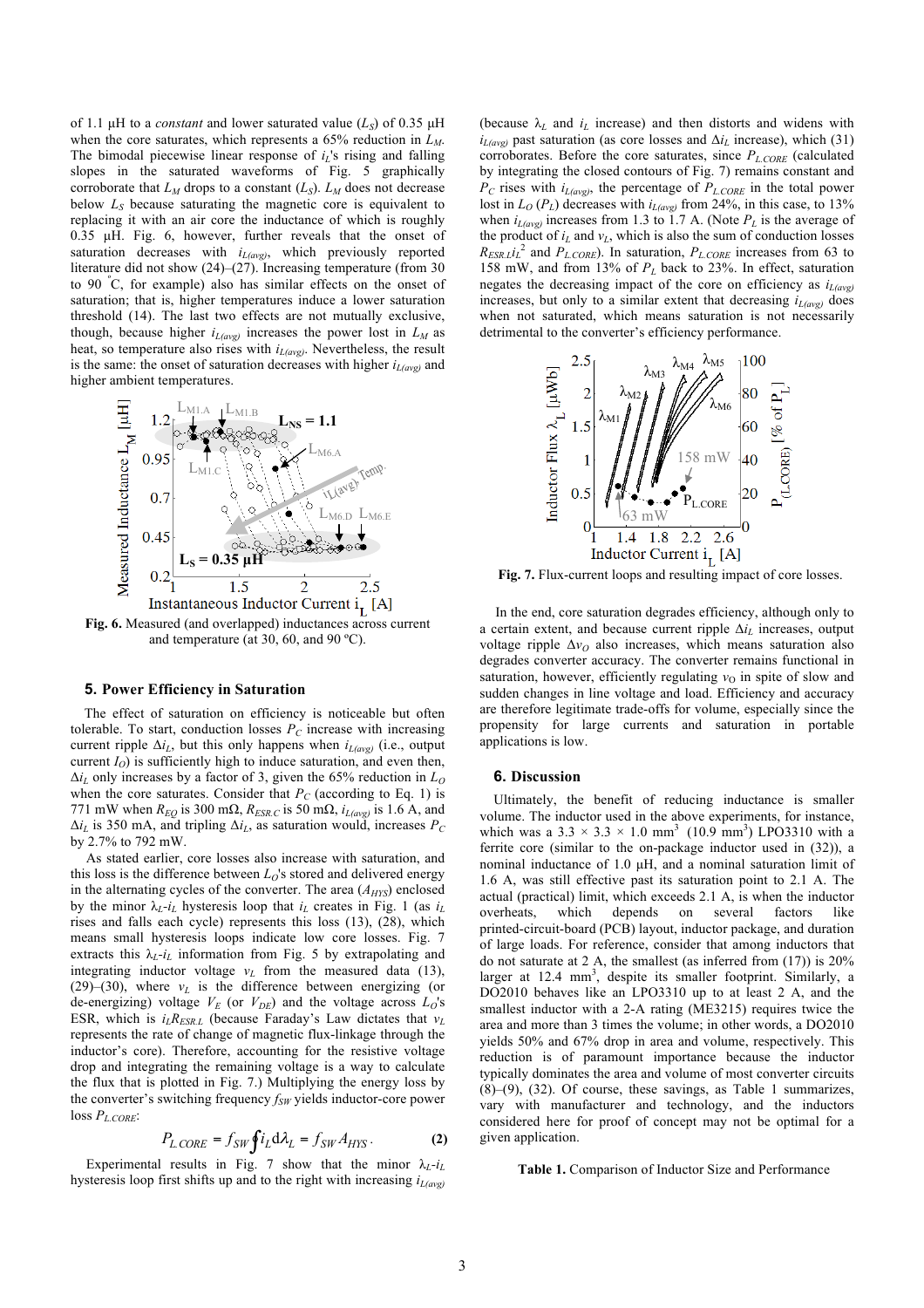|                | LPO3310                | <b>DO2010</b>         | <b>ME3215</b>      |
|----------------|------------------------|-----------------------|--------------------|
| L <sub>O</sub> | $1.0 \mu H$            | $1.0 \mu H$           | $1.0 \mu H$        |
| $R_{DC}$       | $76 \text{ m}\Omega$   | $200 \text{ m}\Omega$ | 58 $m\Omega$       |
| Area           | $10.9$ mm <sup>2</sup> | $4.0 \text{ mm}^2$    | $8.0 \text{ mm}^2$ |
| Volume         | $10.9$ mm <sup>3</sup> | $4.0 \text{ mm}^3$    | $12.0 \text{ mm}$  |
| <b>I</b> RATED | 1.6A                   | 1.8A                  | 2.3A               |
| $I_{EXP.}$ *   | 2.1A                   | 21A                   |                    |

While high efficiency is desirable at all load levels, efficiency at light-to-moderate loads in portable applications is vital and more important than at peak loads. Wireless CDMA handsets, for instance, normally idle at low-to-moderate power levels and consume peak power only a fraction of the time, which is why their peak-to-average-power ratios (PAPR) are high (33). In other words, idling consumes most of the energy stored in the battery so light- (not peak-) load efficiency ultimately determines operational life (34). Many wireless microsensor applications exhibit even larger PAPRs because data collection and transmission is less frequent. What all this means is that trading some peak-power efficiency for reductions in PCB real estate (by using smaller inductors) is justifiable and optimal for many portable applications.

Saturation also degrades converter accuracy because a higher inductor ripple current  $\Delta i_L$  induces a larger ripple voltage across  $C<sub>O</sub> (\Delta v<sub>O</sub>)$ , increasing the systematic noise content in the output of the converter. In the presented converter, because switching frequency  $f_{SW}$  was constant at 2 MHz, saturation tripled Δ*i<sub>L</sub>*, inducing  $\Delta v$ <sup>0</sup> to increase by a corresponding percentage (e.g. from 3.2mV to 8.5mV when  $C_Q$  and  $R_{ESRC}$  are 10 $\mu$ F and 20m $\Omega$ , respectively). While this degradation in accuracy is important, it may not be as critical in systems where linear, low-dropout regulators buffer (and filter) the converter to supply power to sensitive analog blocks (18), reducing the ripple by 30–40 dB. In the case converter accuracy is nonetheless important, modifying the loop's control strategy to regulate  $i_L$ 's ripple  $\Delta i_L$  by modulating  $f_{SW}$ , as in hysteretic converters whose response to load dumps is substantially faster than competing schemes (35), circumvents this accuracy degradation, albeit at the expense of a slightly variable  $f_{SW}$ 

## **7. Conclusions**

This paper demonstrates that a  $3.3 \times 3.3 \times 1.0$ -mm<sup>3</sup> (10.9-mm<sup>3</sup>) ferrite-core 1.0-µH inductor rated for 1.6 A operates well in switching dc-dc converters past its saturation point to 2.1 A, and that saturating inductors can reduce PCB area and space by 50% and 67%, respectively, over competing alternatives, while increasing total peak-power conduction losses by 2.7% from 771 to 792 mW. Experimental results further show that inductance decreases from 1  $\mu$ H to no less than 0.35  $\mu$ H, and that the onset of saturation decreases with higher average currents and ambient temperatures, which previous studies did not show. While a few percentage-points increase in peak-power efficiency is appreciable, its impact on battery life can be, for the most part, negligible in mobile devices because they tend to idle most of the time, which means light- (not peak-) load efficiency is critical. The point is that using a smaller inductor may save as much real estate as the converter IC (itself) requires, and the savings multiply in point-of-load (PoL) architectures where several inductors may be necessary. Freeing space in this way might even enable subsystems to adopt dynamic scaling schemes  $(6)$ – $(7)$ , which increase power efficiency when and where it matters most. The benefits of extending the operational limits of an inductor are even more prominent in system-on-chip (SoC) solutions because using above-the-die (in-package) magnetic cores, which exhibit low saturation thresholds, eliminates the PCB real estate that off-chip inductors would otherwise demand.

# References

- (1) L. Palma, et. al, "Design Considerations for a Fuel Cell Powered DC-DC Converter for Portable Applications," *21st Annual IEEE Applied Power Electronics Conference and Exposition*, March 19-23, 2006, pp. 1263-1268.
- (2) M. Chen, et. al, "Design Methodology of a Hybrid Micro-Scale Fuel Cell-Thin-Film Lithium Ion Source," *50th Midwest Symposium on Circuits and Systems*, August 5-8, 2007, pp. 674 677.
- (3) L. Palma, M.H. Todorovic, and P.N. Enjeti, "Analysis of Common-Mode Voltage in Utility-Interactive Fuel Cell Power Conditioners," *IEEE Transactions on Industrial Electronics*, Vol. 56, No. 1, January 2009, pp. 20-27.
- (4) M.J. Vazquez, J.M.A. Marquez, and F.S. Manzano, "A Methodology for Optimizing Stand-Alone PV-System Size Using Parallel-Connected DC/DC Converters," *IEEE Transactions on Industrial Electronics*, Vol. 55, No. 7, July 2008, pp. 2664-2673.
- (5) H. Matsuo and F. Kurokawa, "New Solar Cell Power Supply System Using a Boost Type Bidrectional DC-DC Converter," *IEEE Transactions on Industrial Electronics*, Vol. IE-31, No. 1, February 1984, pp. 51-55.
- (6) T. Kim, "Application-Driven Low-Power Techniques Using Dynamic Voltage Scaling," Proc. 12th *IEEE International Conference on Embedded and Real-Time Computing Systems and Application*s, August 16-18, 2006, pp. 199-206.
- (7) L. Yuan and G. Qu, "Analysis of Energy Reduction on Dynamic Voltage Scaling-Enabled Systems," *IEEE Transactions on Computer-Aided Design of Integrated Circuits and Systems*, Vol. 24, No. 12, December 2005, pp. 1827-1837.
- (8) S. Musunuri and P.L. Chapman, "Optimization Issues for Full-Integrated CMOS DC-DC Converters," *37th Industry Applications Conference*, Vol. 4, October 2002, pp. 2405-2410.
- (9) N. Wakou, et al., "Micro Power Supply Using Thin Film Magnetic Core," *International Magnetics Conference*, April 2003, p. CP-01.
- (10) N. Pham, et. al, "Design Methodology for Multiple Domain Power Distribution Systems," *Proc. of 54th Electronic Components and Technology Conference*, Vol. 1, June 1-4, 2004, pp. 542-549.
- (11) S. Deuty, "Exploring the Options for Distributed and Point of Load Power in Telecomm and Network Applications."  $26<sup>th</sup>$  Annual International Telecomm and Network Applications," *26th Annual International Telecommunications Energy Conference*, September 19-23, 2005, pp. 223-229.
- (12) S. Iyasu, et. al, "A Novel Iron Loss Calculation Method on Power Converters Based on Dynamic Minor Loop," *European Conference on Power Electronics and Applications*, September 11-14, 2005, pp. 9.
- (13) T. Shimizu, et al., "Mitigation of Inductor Loss Based on Minor-Loop Hysteresis Characteristics," *25th International Telecommunications Energy Conference*, October 2003, pp. 834-839.
- (14) P.R. Wilson, J.N. Ross, and A.D. Brown, "Simulation of Magnetic Component Models in Electric Circuits Including Dynamic Thermal Effects,' *IEEE Transactions on Power Electronics*, Vol. 17, January 2002, pp. 55-65.
- (15) R. Salas, J. Pleite, E. Olias, and A. Barrado, "Nonlinear Saturation Modelling of Magnetic Components for Circuit Simulation," *IEEE International Magnetics Conference*, May 2006, p. 993. (16) J.B. Wang, R. Li, and J. Chen, "Efficiency Comparison of Full Bridge
- Converters in Considered Magnetic Saturation," *IEEE Industrial Electronics Conference*, November 2008, pp. 717-722.<br>Coilcraft Datasheets for LPO3310,
- (17) Coilcraft Datasheets for LPO3310, ME3215, and DO2010, http://www.coilcraft.com/smpower.cfm.
- (18) G.A. Rincón-Mora, *Power Management ICs — A Top-Down Design Approach*, Lulu, 2005.
- (19) E.T. Moore and T.G. Wilson, "Basic Considerations for DC to DC Conversion Networks," *IEEE Transactions on Magnetics*, Vol. 2, No. 3, September 1966, pp. 620-624.
- (20) R. Severns and G. Bloom, *Modern DC-to-DC Switchmode Power Converter Circuits*, Van Nostrand Reinhold, 1985.
- (21) S. Ćuk, "General Topological Properties of Switching Converters," *IEEE Power Electronics Specialists Conference*, 1979, pp. 109-130.
- (22) K.H. Liu and F.C. Lee, "Topological Constraints on Basic PWM Converters," *IEEE Power Electronics Specialists Conference,* 1988, pp. 164-172.
- (23) R. Erikson, "Synthesis of Switched-Mode Converters," *IEEE Power Electronics Specialists Conference*, 1983. pp. 9-22.
- (24) D.H. Boteler, "Characteristics of Time-Varying Inductance," *IEEE Transactions on Magnetics*, Vol. 30, No. 2, March 1994, pp. 172-176.
- (25) E. Sugawara, et al., "Micro Inductor For Flip Chip Micro Power Source," *International Magnetics Conference*, April 2003, p. EA-05.
- (26) E.J. Brandon, et al., "Fabrication and Characterization of Microinductors for Distributed Power Converters, *IEEE Transactions on Magnetics*, Vol. 39, No. 4, July 2003, pp. 2049-2056.
- (27) B. Orlando, et al., "Low-Resistance Integrated Toroidal Inductor for Power Management," *IEEE Transactions on Magnetics*, Vol. 42, No. 10, October 2006, pp. 3374-3376.
- (28) J.S. Lipowski, "Analytical Models of Magnetic Saturation and Hysteresis in a Nonlinear Inductance For Application in Simulation Studies," *International Jourunal for Computation and Mathematics in Electrical and Electronic Engineering*, Vol. 14, No. 2, September 1985, pp. 187-201.